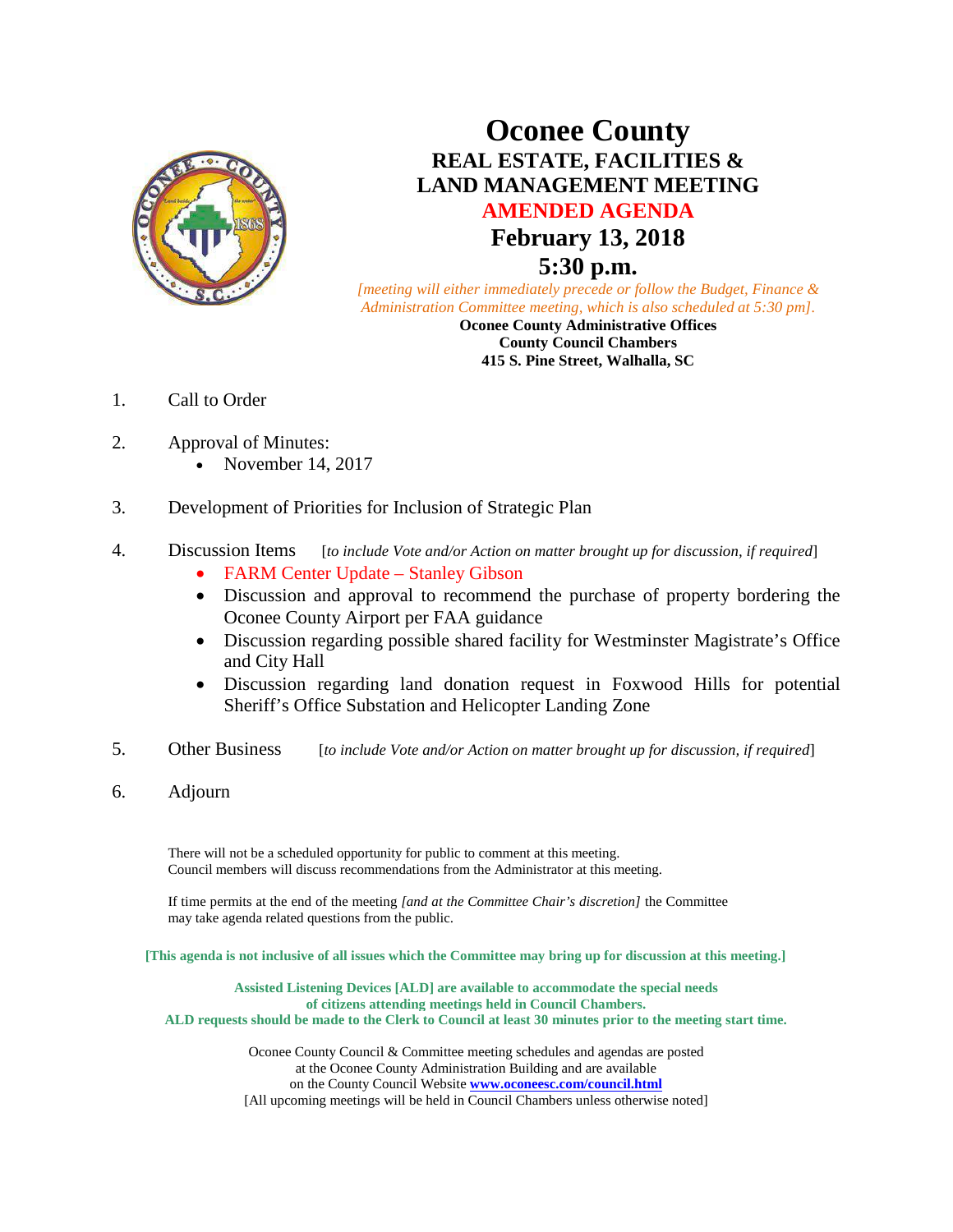# **Oconee County Council**

Oconee County Administrative Offices 415 South Pine Street Walhalla, SC 29691

Phone: 864-718-1023 Fax: 864 718-1024

E-mail: [ksmith@oconeesc.com](mailto:ksmith@oconeesc.com)

Edda Cammick District I

Wayne **McCall** District II

> Paul Cain District III

Julian Davis District IV

J. Glenn Hart District V





**……………………..LEGAL AD………………………**

# **PLEASE ADVERTISE IN THE NEXT ISSUE OF YOUR NEWSPAPER**

The Oconee County Council will meet in 2018 on the first and the third Tuesday of each month [excluding July & August which will meet only on the third Tuesday of the month; April will meet on the second and fourth Tuesday; AND an additional meeting will be held in September] at 6:00 p.m. in Council Chambers, Oconee County Administrative Offices, 415 South Pine Street, Walhalla, South Carolina unless otherwise advertised.

Oconee County Council will also hold a Planning Retreat in February 2018 [TBD] in Council Chambers to establish short and long term goals.

Additionally, Council will meet on January 8, 2019 at 6:00 p.m. in Council Chambers at which point they will establish their 2019 council and committee meeting schedules.

Additional Council meetings, workshops and/or committee meetings may be added throughout the year as needed.

Oconee County Council Committees will meet in 2018 on the following dates/times in Council Chambers, 415 South Pine Street, Walhalla, South Carolina unless otherwise advertised.

The Law Enforcement, Public Safety, Health & Welfare [LEPSHW] Committee AND the Transportation Committee at 5:30 p.m. on the following dates: January 9, April 17, July 10 and October 9, 2018. Additionally, the LEPSHW will meet on January 23, 2018 at 5:00 p.m.

The Real Estate, Facilities & Land Management Committee AND the Budget, Finance & Administration Committee at 5:30 p.m. on the following dates: February 13, May 8, August 14 and November 13, 2018.

The Planning & Economic Development Committee at 5:00 p.m. prior to the Council meeting on the following dates: March 6, June 5, September 4 and December 4, 2018.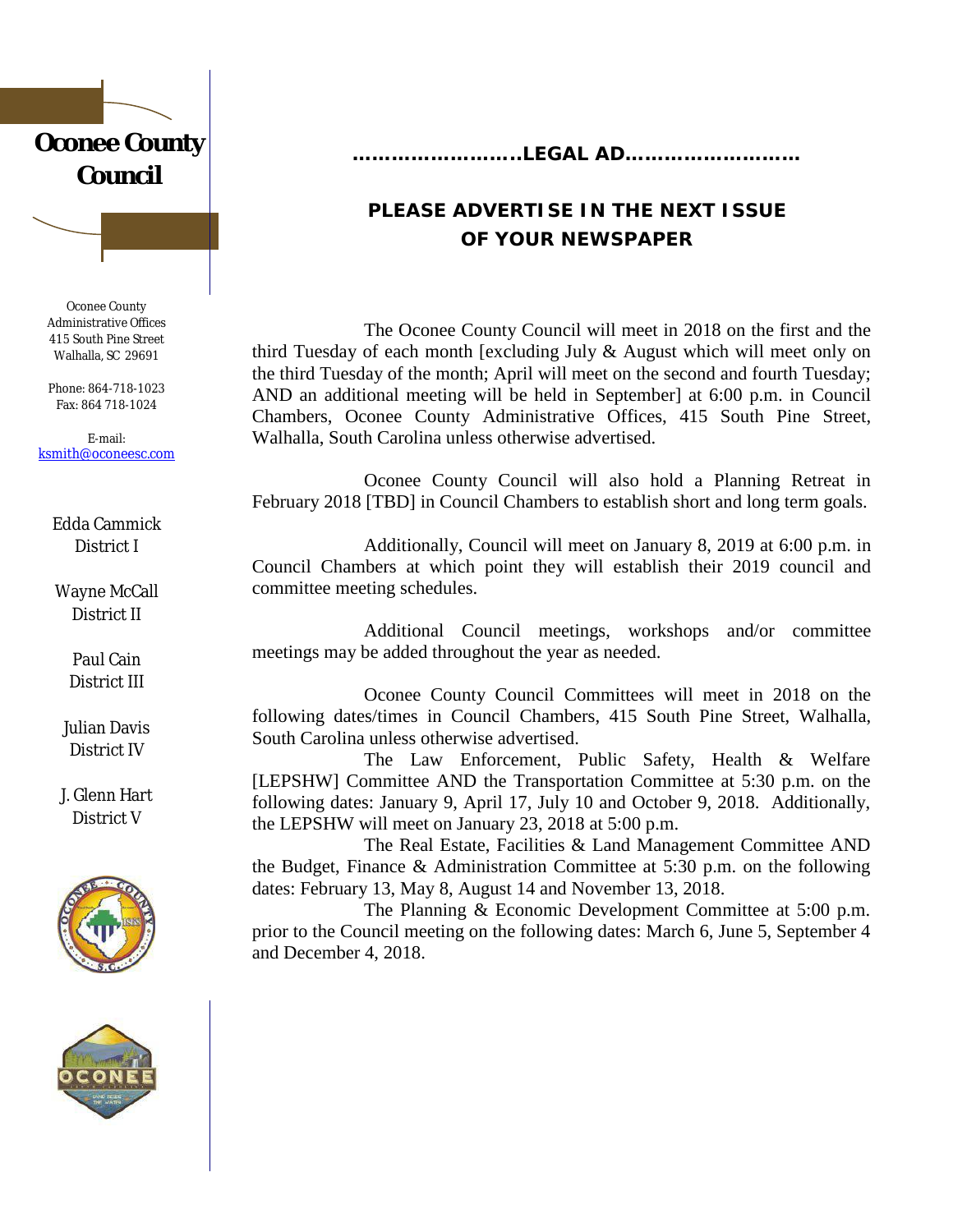#### THE LOOKING DIS

## LEGALS SALE: The successful ciddle, ciber

star the Planet will depend with the<br>Etissippe County Clerk of Court at<br>contraster of the bidding. The<br>partiest (Statist First bid, in cash of

aquivalent as swide we of cool laws, serve to be appled to putchase price in case of completes, but to be

forfered and applied first to cost and<br>then to Piaintiff's debt in the case of<br>inon-admplisima, Should the fast and

highest bidder fail or reluse to make the required copiest at time at bid an

comply with the other tenns of the

bot sales maintains of the sales of the Dicores County (20) days, then the Dicores County (20) days, then have<br>the Dicores County (20) days, then have<br>read the protecty on the same terms<br>and conditions on some consequent.<br>

of pair, attention is drawn to the

understand of Forechocine and Grden<br>for Sale on the with the Clerk of Court<br>for Channel County, A personal deficiency (odgment being walked,<br>hidding will not remain open. The

supposite biddet will be required to pay interest on this amount at the bid

pay measure of the set to set of companies of complete and complete the set of the set of the set of the set of the set of the set of the set of the set of the set of the set of the set of the set of the set of the set of

comentent sales day thematic when

the Plainter, Plaintiffic acceptery of

warrant its tide sparch to purchases at foreclosure wide of other than place the contribution who subject

**LEGALS** 

×

property. Palersian is responsible dose. Bevery H. Whitters Concer Couny (Nec of Court)<br>HARRELL, WATIN & FEADE P.A.<br>Doneld W. Tyer (1986)<br>Taylor & Feade #100006 135 Columbia Avenue, PO Box 1000<br>Chiasin, South Garainis 20089 (803) SAS-3353<br>ATTORIGEY FOR PLAINTIFF

THE CITY OF WALFIELDA is accepting applications for a more) is accepting the contract to an extensive process to the water of central the model of central the model of central fields of a central the model of central the central of central particle of the central particle of the ce particular team is a contract of the process is valid 50<br>Cross a Lisence and good driving<br>record. Job requires thirding small<br>(Kint Must hequeral) is a cost close zo les to 300 68 Audioakore est ba<br>acopted unit acateur 18 Fired<br>Applications may be obtained from<br>the City Fal, 205 N. Church Street.<br>BibBook **BOEVALL** 

 $\begin{array}{l} \mbox{res: GCOMEC CONFT COONSE}\\ \mbox{with most $n$ 2018 or $n$ 5 red and $n$ 16  
med exactly of each $n$ 0th  
bound $n$ 0.0th  
for only $n$ 0.0th  
measured by the third University of 960.$ month, April will meet on the second audoorel meeting wil be trac in September at 6:00 p.m. in Council<br>Greenbers, Cornel County Administrative Children, 415, South Pinn<br>Sheet, Wahalo, South County

uness otherwise advertised Clocker<br>County, Council with their hold in<br>Francing Helmont In Francisco 2018<br>[180] In Council Chambers In Frout in the fact and crig form posts.<br>Additionally, Council will meet on<br>January 8, 2019 at 900 p.m. in<br>Council Chembers at which point they will scientist: their 2010 council<br>and commutee meeting scientist.<br>Additional Council meetings, work Amore and/structure meanings were<br>may be added avoidable meanings<br>may be added avoidable the year<br>commissional may be an the commission of<br>following cases may be a street<br>Chamber 415 Gouth Pine Greet<br>Wariad, Section Distri

**LEGALS** 

Walkard, Scutin Detellos, unider<br>
offsetter approach the Law<br>
Ediscoperation (Pack Spiery, Hasta 5<br>
Ediscoperation Committee (PS)<br>
Scuting Committee (PS)<br>
Scuting Committee (PS)<br>
Due to the Spiery (Pack Spiery)<br>
2016 Addi Royal 14 and November 13, 2014<br>The Planning & Economic Devent<br>The Planning & Economic Devent<br>The Qaund meeting on the following<br>Teles March 8, Juna 5, September 4 and Departher A, 2010.

> CALL 882-2375 TO ADVERTISE

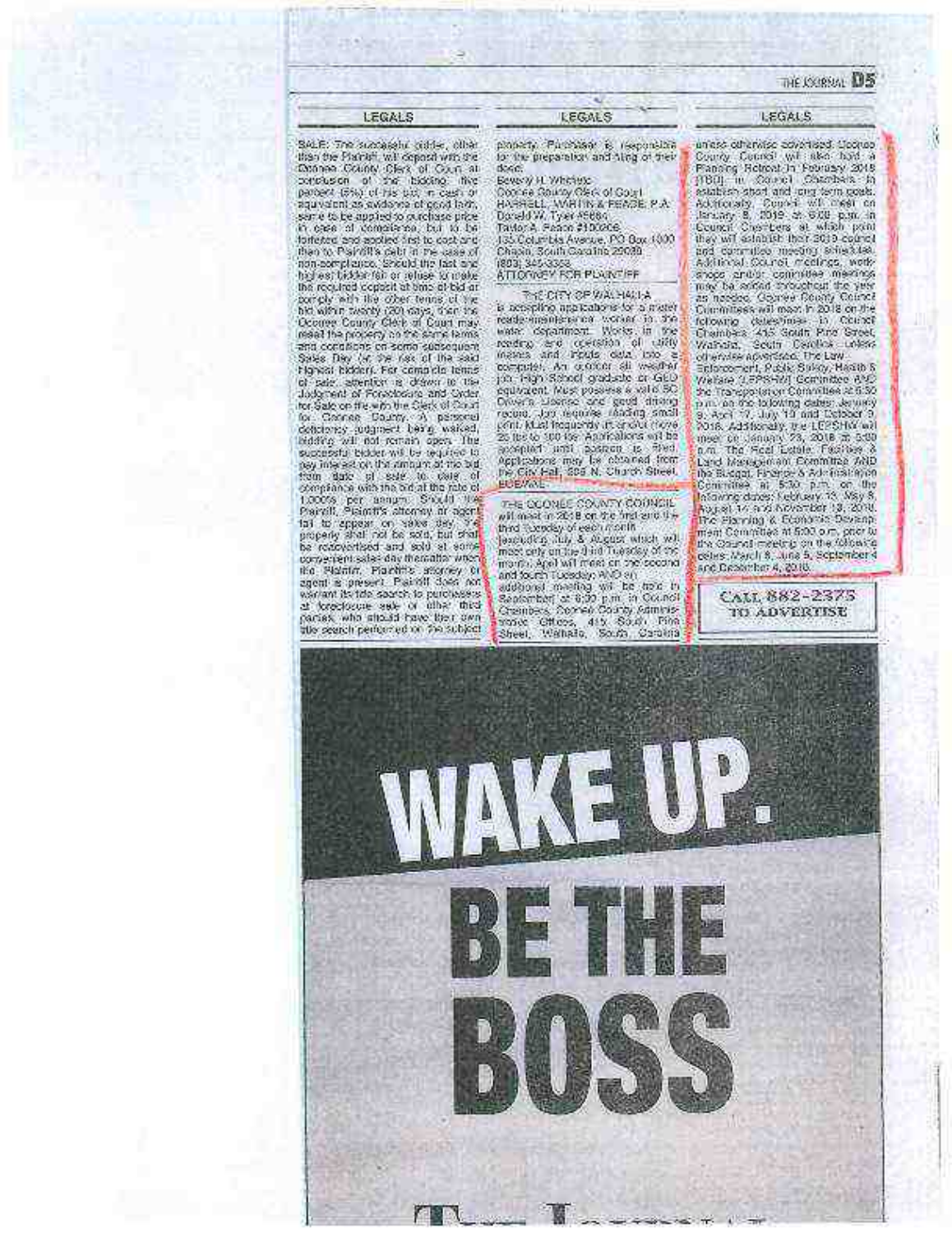## PUBLISHER'S AFFIDAVIT

Iš.

### STATE OF SOUTH CAROLINA COUNTY OF DUONEE.

#### OCONEE COUNTY COUNCIL

IN RE: 2018 OCONEE COUNTY COUNCIL MEETINGS

BEFORE ME the undersigned a Notary Public for the State and County above numed... This day personally came before me. Hal Welch, who being first day sworn according to law, says that he is the General Manager of THE JOURNAL, a new sprince published Toesday through Saturday in Seneca, SC and distributed in Oconee County, Pickens County and the Pendleton area of Auderson County and the nation of which the annexed 18 a true copy I was lesserted in said papers on 01/13/2818. and the rate charged therefore is not in excess of the regular mics charged provate-

murvicants for situatar insertions.

**The Watch** Gesaad Manager

Sabscribed and sworn to before me this. 80/15/2018

licitni for A. White Notary Public State of South Carolina My Commission lixpines July 1, 2024